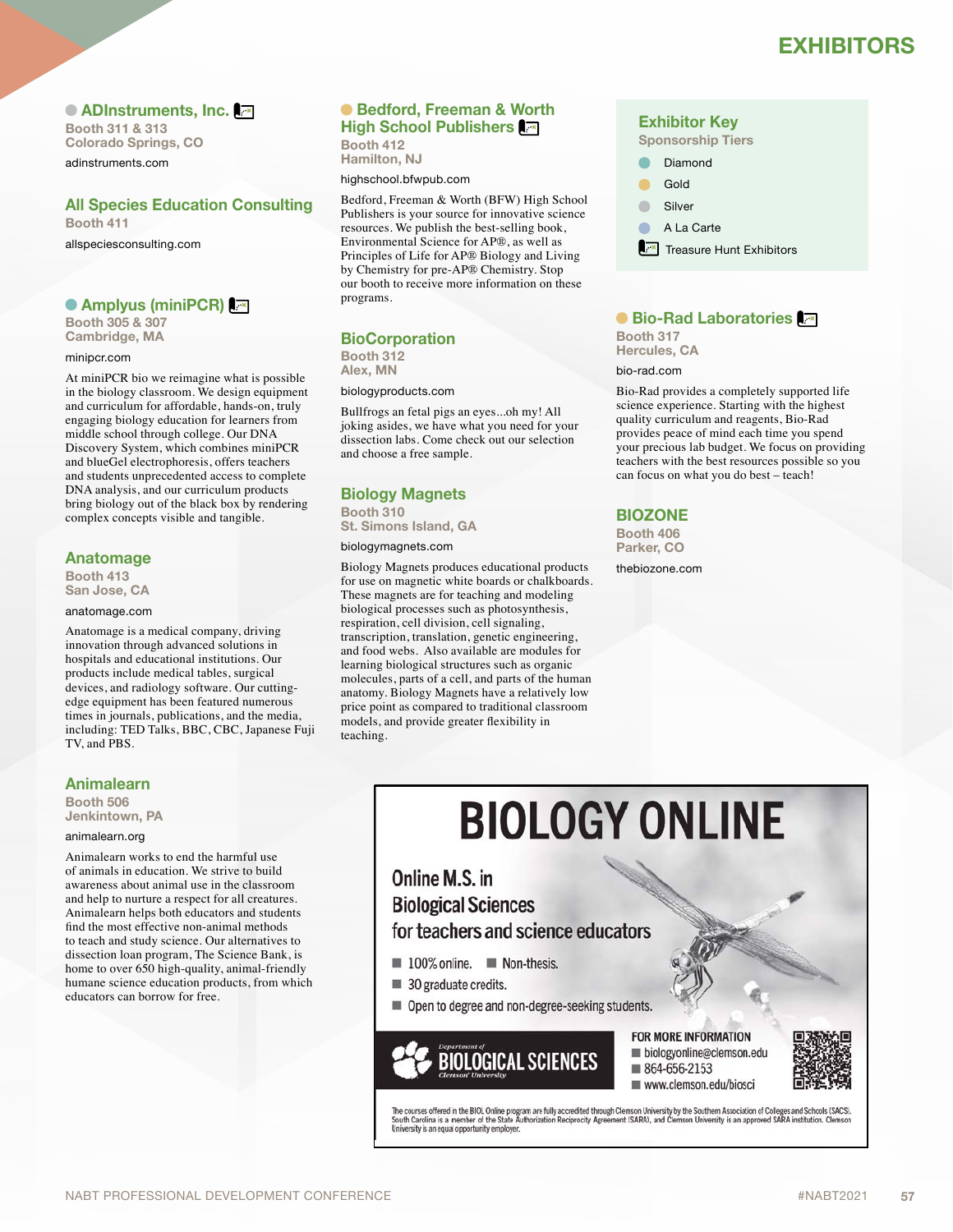# **EXHIBITORS**

### **Carolina Biological Supply Company Booth 304**

**Burlington, NC**

### carolina.com

Carolina Biological Supply Company is a worldwide leader in science education, providing top-quality, innovative materials for educators. Carolina serves the K-16 market with everything needed to equip science laboratories and classrooms. Products, kits, NGSS lab solutions, and free teacher resources are available at carolina.com. Carolina™ Science catalog available upon request.

### **CGHI & InnovATEBIO**

**Booth 416**

#### innovatebio.org

InnovATE*BIO* is the ATE National Center for Biotechnology whose mission is to enhance biotechnology programs by providing professional development, improving curriculum, and sharing information among programs, faculty, administrators, students, alumni, trade organizations, and industry. The mission of the IRCS Project is to anchor a credentialing system for the bioscience industry by expanding adoption of the Biotechnician Assistant Credentialing Exam (BACE). This provides a validated talent pool to industry and job candidates a mechanism to showcase mastery of competencies and skills.

### **Education Projects &**

**Partnerships LLC Booth 511 & 513 Alex, MN**

#### educationprojects.org

For more than 25 years EducationProjects.org has been connecting industry to the SCIENCE classroom. We are teachers, creative thinkers and problem solvers using a combination of expertise, relationships and know-how. We care about creating exceptional learning experiences for teachers. Experience our promise and visit us at our exhibits booths, 511 and 513!

### **Fisher Science Education Booth 410**

**El Dorado Hills, CA**

### bioteched.com

Biotechnology coursework increases student interest in real-world biology. Featuring Ellyn Daugherty's Biotechnology: Science for The New Millennium, 2E and Biotechnology Basics™ by Ellyn Daugherty, Fisher Science Education, G-Biosciences and EMC Publishing provide you with all the curriculum and materials needed to bring real-world science into your science classroom. Visit Booth #208 for booth workshops and bioscience teaching materials and meet with Ellyn one on one.

### ● Lab-Aids **A**<sub>×</sub>

**Booth 516 Ronkonkoma, NY**

lab-aids.com

#### **Labster**

**Booth 512 Somerville, MA**

labster.com

Labster is a company dedicated to developing fully interactive advanced lab simulations for higher education and high school levels. Labster's virtual labs are designed to stimulate students' natural curiosity and highlight the connection between science and the real world, improving student learning outcomes and retention rates.

### **National Center for Science Education (NCSE)**

**Booth 510 Oakland, CA**

ncse.ngo

The National Center for Science Education (NCSE) works to ensure that what is taught in science classrooms and beyond is accurate and consistent with the best current understanding in the scientific community. Currently, NCSE focuses on climate change and evolution -- wellestablished areas of science that are societally controversial. Additionally, NCSE is working to provide nature of science resources to teachers during a time that understanding the process of science has never been more important.



Visit us at Booth #516, in our NABT workshops, or online at lab-aids.com/SGI